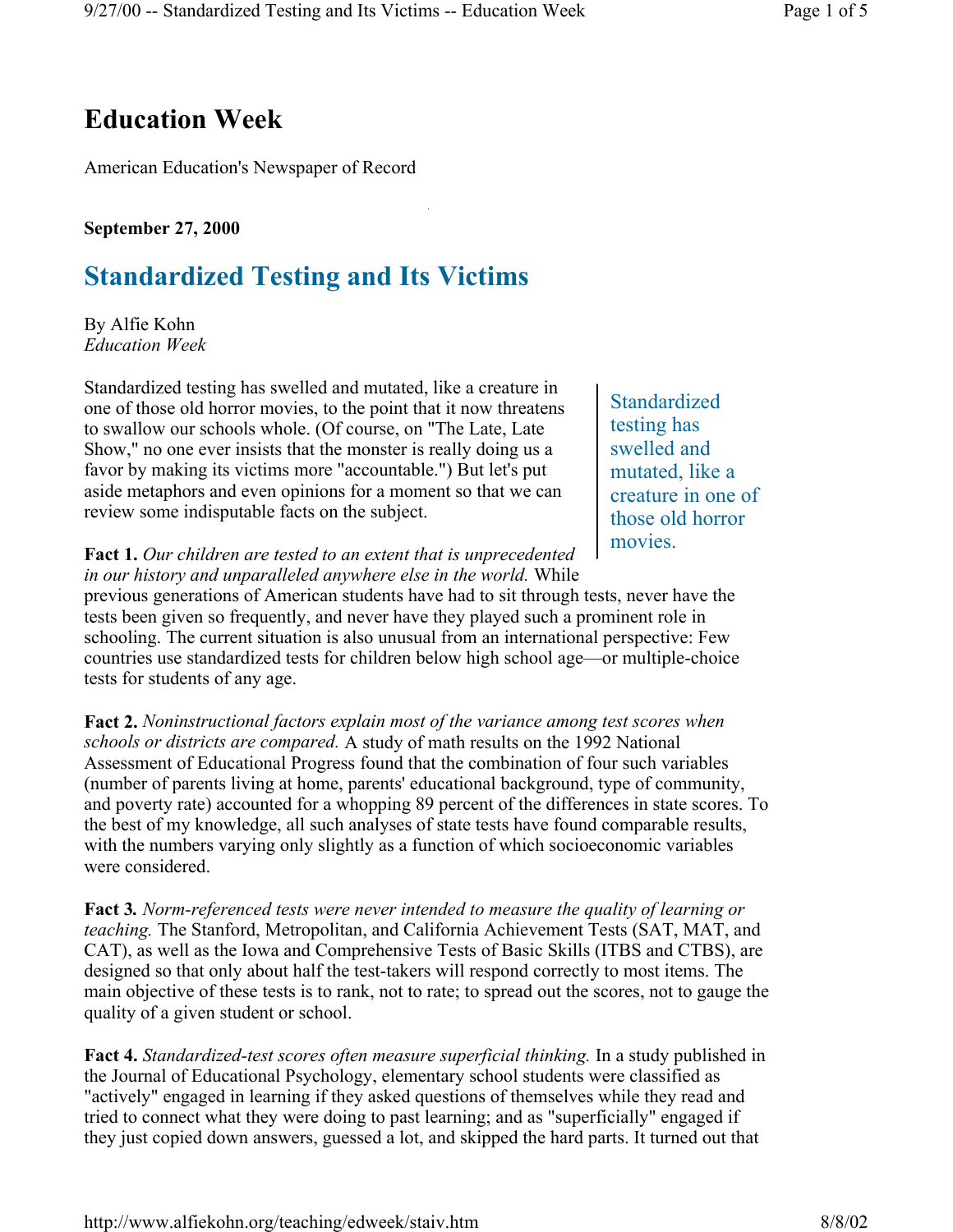high scores on both the CTBS and the MAT were more likely to be found among students who exhibited the superficial approach to learning. Similar findings have emerged from studies of middle school students (also using the CTBS) and high school students (using the other SAT, the college-admission exam). To be sure, there are plenty of students who think deeply and score well on tests—and plenty of students who do neither. But, as a rule, it appears that standardized-test results are positively correlated with a shallow approach to learning.

**Fact 5.** *Virtually all specialists condemn the practice of giving standardized tests to children younger than 8 or 9 years old.* I say "virtually" to cover myself here, but, in fact, I have yet to find a single reputable scholar in the field of early-childhood education who endorses such testing for young children.

**Fact 6.** *Virtually all relevant experts and organizations condemn the practice of basing important decisions, such as graduation or promotion, on the results of a single test.* The National Research Council takes this position, as do most other professional groups (such as the American Educational Research Association and the American Psychological Association), the generally pro-testing American Federation of Teachers, and even the companies that manufacture and sell the exams. Yet just such high-stakes testing is currently taking place, or scheduled to be introduced soon, in more than half the states.

**Fact 7.** *The time, energy, and money that are being devoted to preparing students for standardized tests have to come from somewhere*. Schools across the country are cutting back or even eliminating programs in the arts, recess for young children, electives for high schoolers, class meetings (and other activities intended to promote social and moral learning), discussions about current events (since that material will not appear on the test), the use of literature in the early grades (if the tests are focused narrowly on decoding skills), and entire subject areas such as science (if the tests cover only language arts and math). Anyone who doubts the scope and significance of what is being sacrificed in the desperate quest to raise scores has not been inside a school lately.

**Fact 8.** *Many educators are leaving the field because of what is being done to schools in the name of "accountability" and "tougher standards."* I have no hard numbers here, but there is more than enough anecdotal evidence—corroborated by administrators, teachereducators, and other observers across the country, and supported by several state surveys that quantify the extent of disenchantment with testing— to warrant classifying this as a fact. Prospective teachers are rethinking whether they want to begin a career in which high test scores matter most, and in which they will be pressured to produce these scores. Similarly, as *The New York Times* reported in its lead story of Sept. 3, 2000, "a growing number of schools are rudderless, struggling to replace a graying corps of principals at a time when the pressure to raise test scores and other new demands have made an already difficult job an increasingly thankless one." It also seems clear that most of the people who are quitting, or seriously thinking about doing so, are not mediocre performers who are afraid of being held accountable. Rather, they are among the very best educators, frustrated by the difficulty of doing high-quality teaching in the current climate.

Faced with inconvenient facts such as these, the leading fall-back position for defenders of standardized testing runs as follows: Even if it's true that suburban schools are being dumbed down by the tests, inner-city schools are often horrendous to begin with. There, at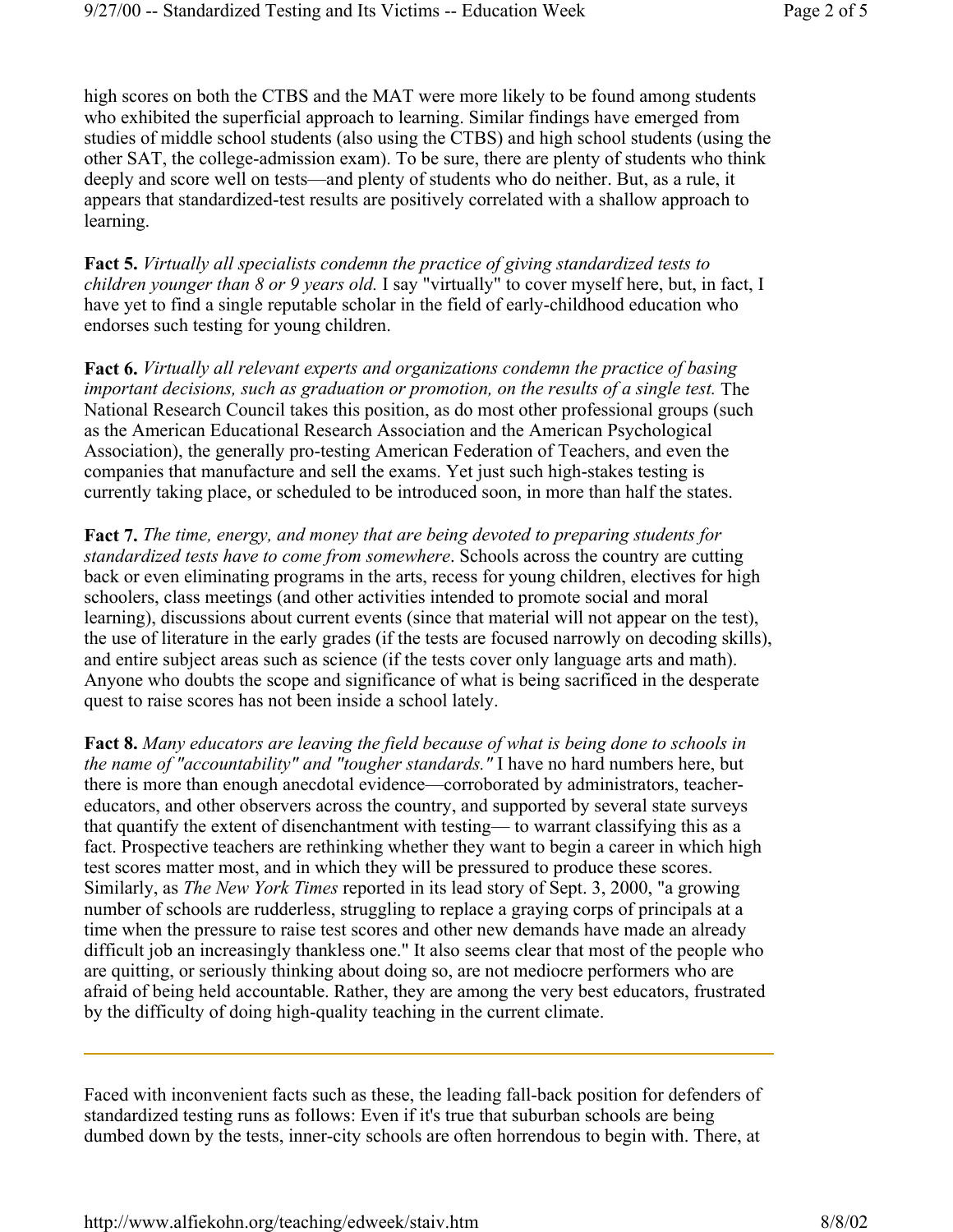least, standards are finally being raised as a result of high-stakes testing.

Let's assume this argument is made in good faith, rather than as a cover for pursuing a standards-and-testing agenda for other reasons. Moreover, let's immediately concede the major premise here, that low-income minority students have been badly served for years. The problem is that the cure is in many ways worse than the disease—and not only because of the preceding eight facts, which remain both stubbornly true and painfully relevant to testing in the inner city. As Sen. Paul Wellstone, D-Minn., put it in a speech delivered last spring: "Making students accountable for test scores works well on a bumper sticker, and it allows many politicians to look good by saying that they will not tolerate failure. But it represents a hollow promise. Far from improving education, high-stakes testing marks a major retreat from fairness, from accuracy, from quality, and from equity." Here's why.

'Making students accountable for test scores works well on a bumper sticker. But it represents a hollow promise.'

Sen. Paul Wellstone D-Minn.

• *The tests may be biased.* For decades, critics have complained that many standardized tests are unfair because the questions require a set of knowledge and skills more likely to be possessed by children from a privileged background. The discriminatory effect is particularly pronounced with norm-referenced tests, where the imperative to spread out the scores often produces questions that tap knowledge gained outside of school. This, as W. James Popham argues, provides a powerful advantage to students whose parents are affluent and well-educated. It's more than a little ironic to rely on biased tests to "close the gap" between rich and poor.

• Guess who can afford better test preparation. When the stakes rise, people seek help anywhere they can find it, and companies eager to profit from this desperation by selling test-prep materials and services have begun to appear on the scene, most recently tailoring their products to state exams. Naturally, affluent families, schools, and districts are better able to afford such products, and the most effective versions of such products, thereby exacerbating the inequity of such testing. Moreover, when poorer schools do manage to scrape together the money to buy these materials, it's often at the expense of books and other educational resources that they really need.

• *The quality of instruction declines most for those who have least.* Standardized tests tend to measure the temporary acquisition of facts and skills, including the skill of test-taking itself, more than genuine understanding. To that extent, the fact that such tests are more likely to be used and emphasized in schools with higher percentages of minority students (a fact that has been empirically verified) predictably results in poorer-quality teaching in such schools. The use of a high-stakes strategy only underscores the preoccupation with these tests and, as a result, accelerates a reliance on direct-instruction techniques and endless practice tests. "Skills-based instruction, the type to which most children of color are subjected, tends to foster low-level uniformity and subvert academic potential," as Dorothy Strickland, an African-American professor at Rutgers University, has remarked.

Again, there's no denying that many schools serving low-income children of color were second-rate to begin with. Now, however, some of these schools, in Chicago, Houston, Baltimore, and elsewhere, are arguably becoming third-rate as testing pressures lead to a more systematic use of low-level, drill-and-skill teaching, often in the context of packaged programs purchased by school districts. Thus, when someone emphasizes the importance of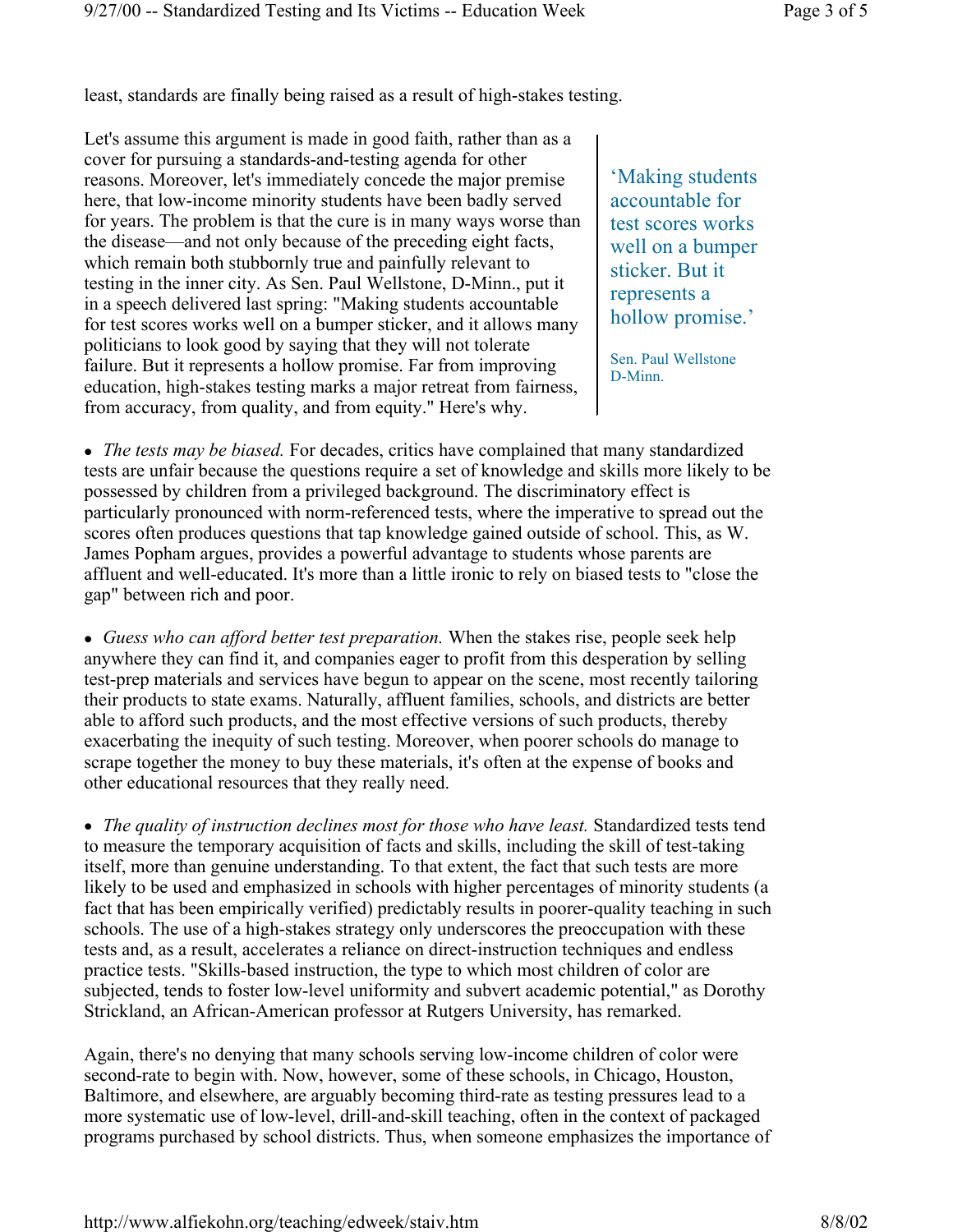"higher expectations" for minority children, we might reply, "Higher expectations to do what? Bubble-in more ovals correctly on a bad test—or pursue engaging projects that promote sophisticated thinking?" The movement driven by "tougher standards," "accountability," and similar slogans arguably lowers meaningful expectations insofar as it relies on standardized testing as the primary measure of achievement. The more that poor children fill in worksheets on command (in an effort to raise their test scores), the further they fall behind affluent kids who are more likely to get lessons that help them understand ideas. If the drilling does result in higher scores, the proper response is not celebration, but outrage: The test results may well have improved at the expense of real learning.

• *Standards aren't the main ingredient that's in low supply.* Anyone who is serious about addressing the inequities of American education would naturally want to investigate differences in available resources. A good argument could be made that the fairest allocation strategy, which is only common sense in some countries, is to provide not merely equal amounts across schools and districts, but more for the most challenging student populations. This does happen in some states—by no means all—but, even when it does, the money is commonly offered as a short-term grant (hardly sufficient to compensate for years of inadequate funding) and is often earmarked for test preparation rather than for higher-quality teaching. Worse, high-stakes testing systems may provide more money to those already successful (for example, in the form of bonuses for good scores) and less to those whose need is greatest.

The implication here would seem to be that teachers and students could be doing a better job but have, for some reason, chosen not to do so and need only be bribed or threatened into improvement.

Many public officials, along with like-minded journalists and other observers, are apt to minimize the matter of resources and assume that everything deficient about education for poor and minority children can be remedied by more forceful demands that we "raise the bar." The implication here would seem to be that teachers and students could be doing a better job but have, for some reason, chosen not to do so and need only be bribed or threatened into improvement. (In fact, this is the tacit assumption behind all incentive systems.) The focus among policymakers has been on standards of outcome rather than standards of opportunity.

To make matters worse, some supporters of high-stakes testing have not just ignored, but contemptuously dismissed, the relevance of barriers to achievement in certain neighborhoods. Explanations about very real obstacles such as racism, poverty,

fear of crime, low teacher salaries, inadequate facilities, and language barriers are sometimes written off as mere "excuses." This is at once naive and callous, and, like any other example of minimizing the relevance of structural constraints, ultimately serves the interests of those fortunate enough not to face them.

• *Those allegedly being helped will be driven out.* When rewards and punishments are applied to educators, those who teach low-scoring populations are the most likely to be branded as failures and may decide to leave the profession. Minority and low-income students are disproportionately affected by the incessant pressure on teachers to raise scores. But when high stakes are applied to the students themselves, there is little doubt about who is most likely to be denied diplomas as a consequence of failing an exit exam or who will simply give up and drop out in anticipation of such an outcome. If states persist in making a student's fate rest on a single test, the likely result over the next few years will